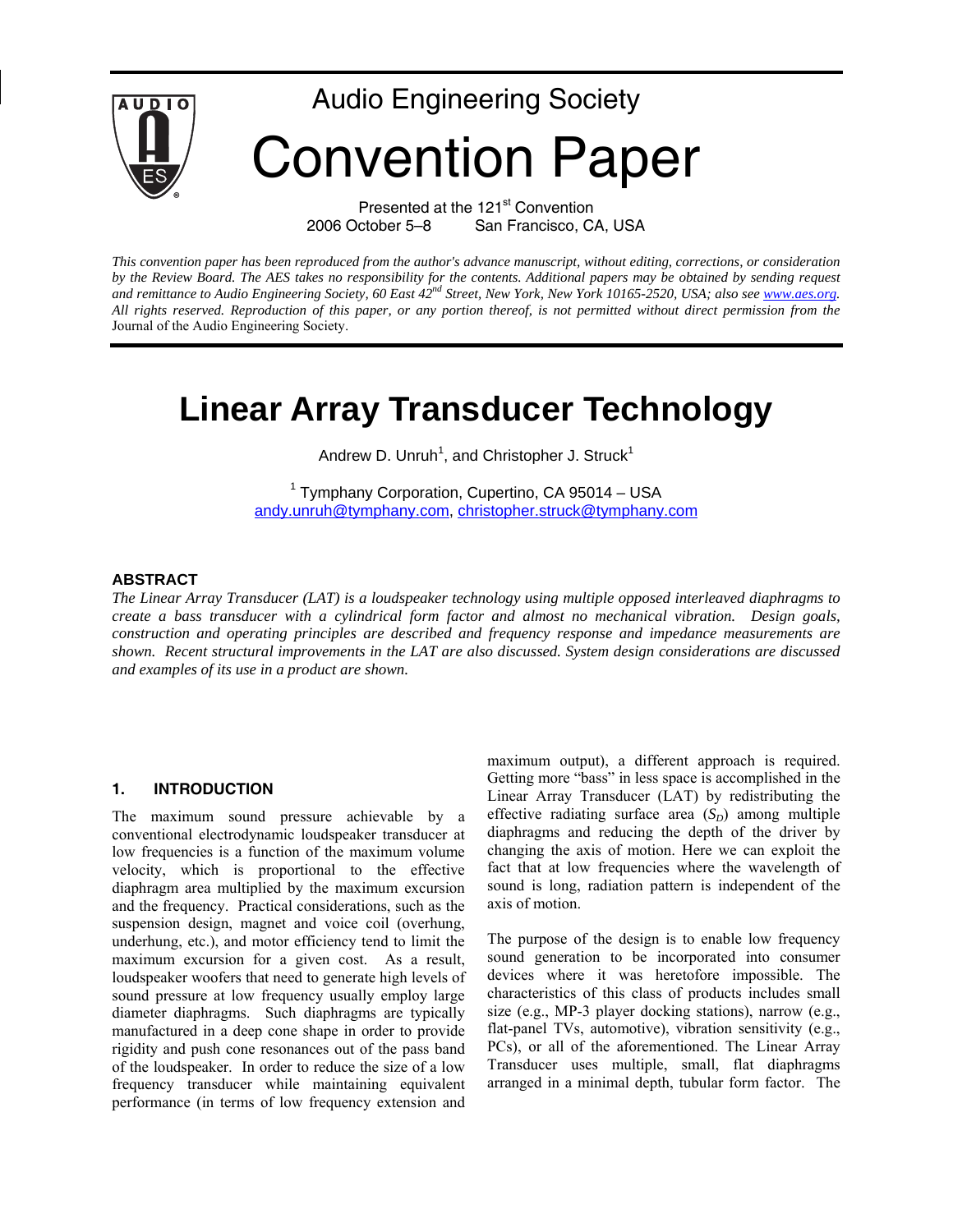diaphragms are actuated so as to produce almost no mechanical vibration [1].

# **2. BASIC OPERATION**

The LAT uses two motors wired so that their voice coils move toward each other with positive going voltages and away from each other with negative going voltages. One motor drives half the diaphragms which are interleaved with those driven by the other motor. Thus adjacent diaphragms move in opposition to each other to generate sound. For low frequencies, where the wavelength of sound is large relative to the length of the transducer, it will behave like a conventional dipole.

The drive rods pass through holes in the opposing diaphragms that are only large enough to provide a small clearance around the rod. If the gap between the rod and the diaphragm is too large, the air leakage between the front and rear of the diaphragm increases and some low frequency output is lost.

Since the motors work in opposition, the net mechanical vibration is essentially eliminated. This important feature allows the transducer to be used in situations where the transfer of mechanical vibration has deleterious effects. Another advantage of splitting the drive between two motors is that power handling is improved due to the increase in heat radiating area.

A simplified schematic diagram of the LAT is shown in Figure 1. Arrows inside the figure by the rods indicate diaphragm motion. Arrows at the top and bottom of the figure indicate air flow.



*Fig. 1 Simplified diagram of the Linear Array Transducer (LAT), showing motors, front and rear ports, and direction of air flow for indicated diaphragm motion for a LAT with four diaphragms.* 

# **3. MEASUREMENTS**

#### **3.1. Impedance and Frequency Response**

Figure 2 shows the measured electrical impedance and frequency response of a LAT having six diaphragms with an effective radiating area,  $S_D$ , of 525 cm<sup>2</sup>. The impedance curve shows typical loudspeaker behavior, starting low, increasing to a maximum near resonance, dropping down nearly to its DC value, and then increasing again at high frequencies. It can therefore be seen that the LAT presents essentially the same electrical load to an amplifier as a conventional driver. The frequency response is similar to that of a conventional driver with comparable  $S_D$ , and  $X_{MAX}$ .



*Fig. 2 Frequency response and impedance of a LAT* 

#### **3.2. Small Signal Parameters**

Like conventional electrodynamic loudspeakers, the low frequency linear performance of the LAT can be characterized by its Thiele-Small or Small Signal Parameters (SSPs) [3]. Table 1 shows typical SSPs for LATs with effective piston areas of  $525$  and  $820 \text{ cm}^2$ , respectively.

The LAT incorporates holes in the diaphragms through which the drive rods pass. Alternating diaphragms are attached to a drive rod [1]. Although the tolerances in the LAT are held very tight, there is still a small air gap, and therefore there is some amount of leakage between the front and rear chambers. The amount of leakage is dependent upon the design of the LAT and of the enclosure and typically results in a slight decrease in the device's output at low frequencies. A leakage term,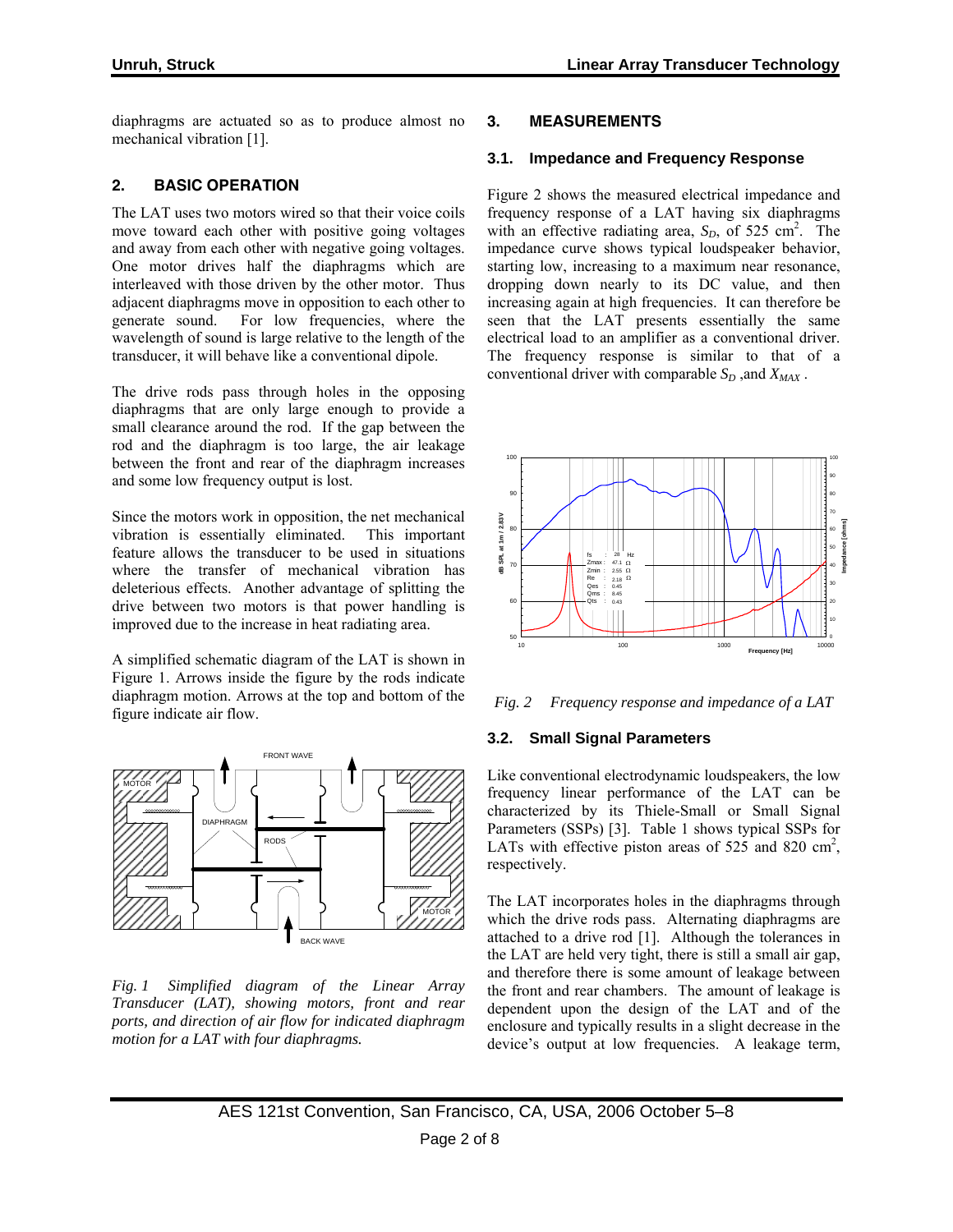*RAL*, similar to an enclosure leak, can be used to model this effect [2].

A detailed analysis of the electrical, mechanical, and acoustic parameters of the LAT is provided in [2].

| Effective piston area        | $S_D$    | 525  | 820  | $\text{cm}^2$ |
|------------------------------|----------|------|------|---------------|
| DC Resistance                | $R_E$    | 3.1  | 3.6  | Ω             |
| Resonance Frequency          | $f_S$    | 28   | 24   | Hz            |
| Mechanical Q factor          | $Q_{MS}$ | 9    | 3.5  |               |
| Electrical Q factor          | $Q_{ES}$ | 0.5  | 0.65 |               |
| Total Q factor               | $Q_{TS}$ | 0.45 | 0.55 |               |
| Force Factor                 | Bl       | 13   | 18   | $T \cdot m$   |
| <b>Mechanical Resistance</b> | $R_{MS}$ | 3    | 16   | kg/s          |
| <b>Moving Mass</b>           | $M_{MS}$ | 160  | 380  | g             |
| <b>Suspension Compliance</b> | $C_{MS}$ | 0.21 | 0.12 | mm/N          |
| <b>Equivalent Volume</b>     | $V_{AS}$ | 81   | 110  | liters        |

*Table 1 Typical LAT SSPs* 

# **3.3. Mechanically Induced Vibration**

The LAT employs two motors working in opposing directions. Each motor actuates every other diaphragm adjacent diaphragms also move in opposite directions. Because of this, mechanically induced vibration is essentially eliminated [1]. This can be a significant advantage in applications where vibration is important such as automobiles and flat panel televisions. Figure 3 compares the induced vibration measured using an accelerometer mounted on the transducer frame in the axis of diaphragm travel. The transducer was driven with a pure tone signal at several low frequencies. Vibration for a conventional 15" subwoofer is shown at the rear of the graph. Maximum acceleration is approximately  $0.32 \text{ m/s}^2$  at 64 Hz, near resonance. A LAT with similar maximum volume displacement is also shown. The response in the middle of the graph is for the LAT wired out of phase so that the motors and adjacent diaphragms all move in the same direction thus maximize mechanically induced vibration. As evidenced by this figure, a conventional driver and a

LAT wired out of phase have very similar mechanical vibration.

The response at the front of the figure shows vibration data for the LAT correctly operating, with the motors wired in phase. In this normal mode of operation, note that mechanically induced vibration is almost entirely canceled. This arrangement could also be exploited to enable cancellation of even-order distortion products.



*Fig. 3 Mechanical vibration of a conventional 15 inch driver (rear), a LAT wired out of phase (no vibration cancellation effect – middle), and a LAT wired with both motors in phase (front).* 

# **4. CONSTRUCTION DETAILS**

# **4.1. Diaphragms**

Because the diaphragms used in the LAT are small and driven closer to the periphery, they can be made flat. This results in lower stresses at high excursions, less cone break up (modal behavior), and fewer problematic resonances. In addition, the design enables the drive rods to easily attach to alternate diaphragms and to have the rods pass through neighboring diaphragms with a minimum of air leakage. Figure 4 shows a LAT diaphragm. The ridges in the diaphragm result in significantly increased rigidity while maintaining reasonably low mass. As a result, the diaphragm resonances are well beyond the intended bandwidth of the LAT itself. The three long cylindrical sleeves were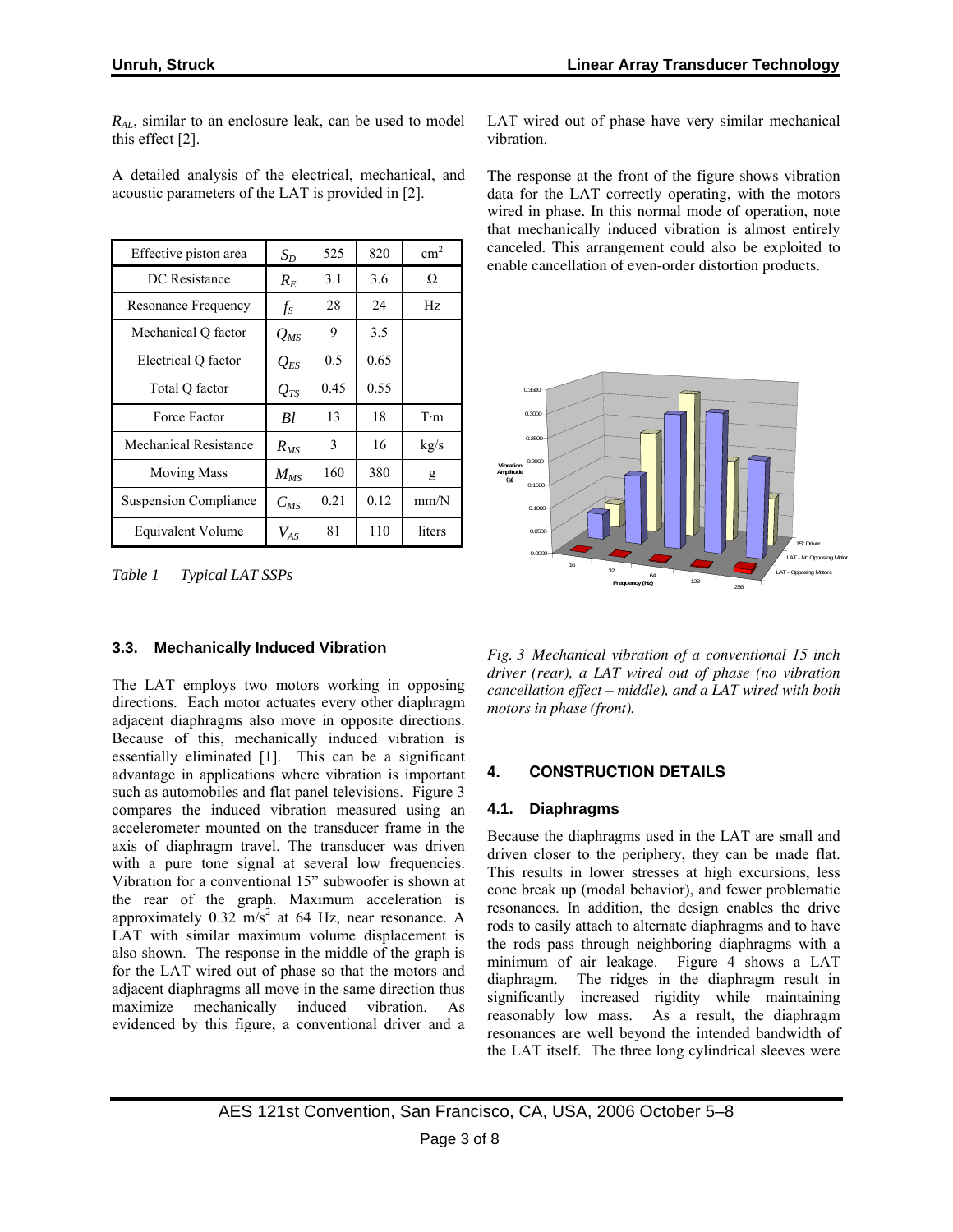designed to minimize the leakage around pass-through rods between the front and rear cavities of the LAT. The three holes (found at the juncture of the ridges) serve as attachment points to the drive rods. The diaphragms are attached to the modular body sections by a rubber surround, similar to those used in conventional drivers.





*Fig. 5 LAT drive unit with motor and diaphragm.*

# **4.3. Body Sections**

A modular LAT body section is shown in Figure 6,



*Fig. 6 LAT modular body section*

The surrounds are attached to the inside of these ringshaped sections. The flange on the outside of the ring creates a surface for attaching the LAT to the enclosure as the sections are stacked together. This arrangement ensures isolation between the front and rear waves.

*Fig. 4 LAT Diaphragm* 

#### **4.2. Drive Units**

The motor and magnet assemblies used in the LAT are similar to those employed in conventional drivers. Construction techniques for the drive units are therefore largely compatible with those of conventional woofers. Like most conventional woofers, the drive units of the LAT have a motor/magnet, voice coil, and spider. A drive unit and diaphragm is shown in Figure 5.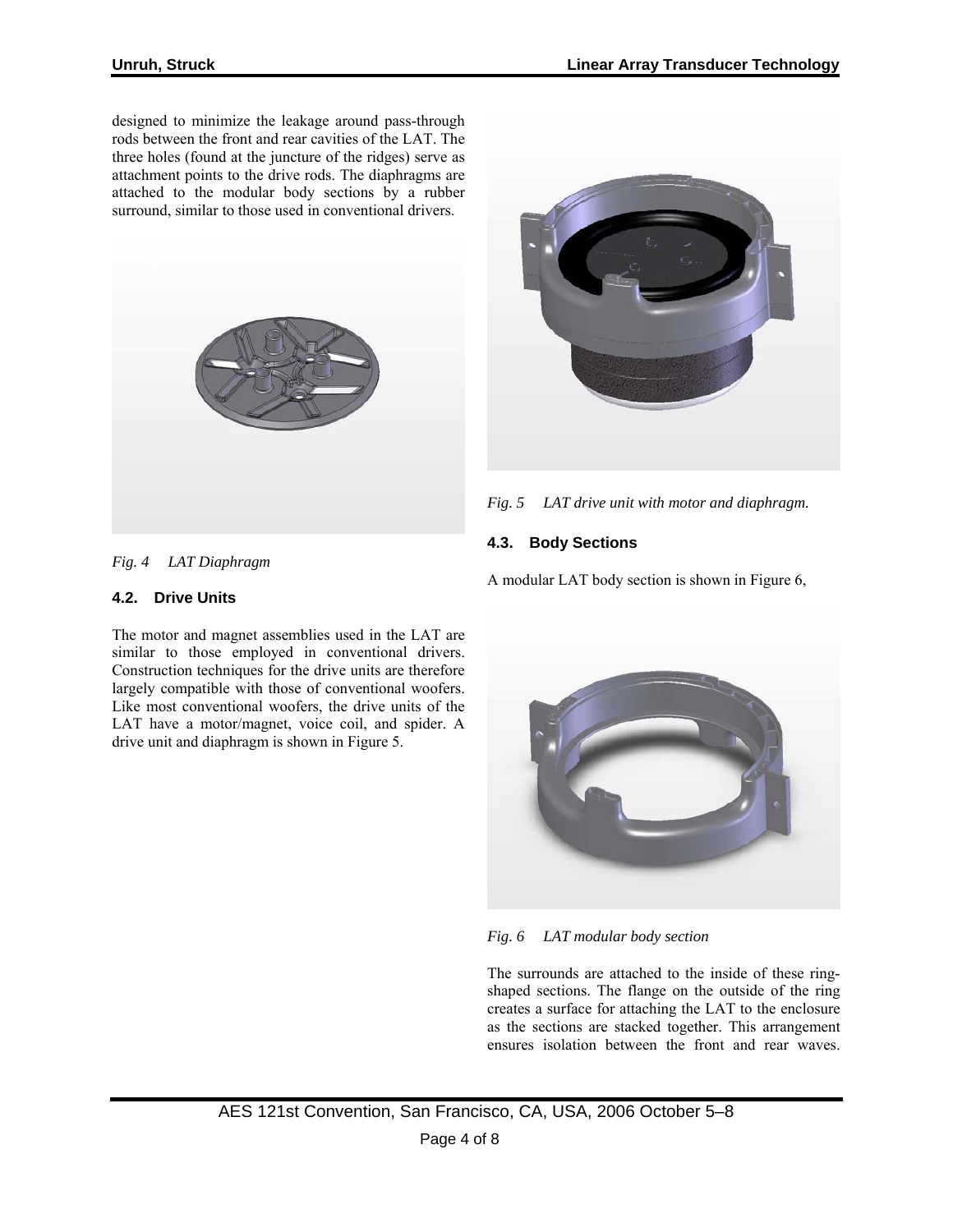Because the body sections are reversible, only one type of body section is required to build a LAT: The orifices for the front and rear waves are created by stacking body sections rotated in the appropriate orientation. This arrangement makes the design scalable: Pairs of sections can be added or removed, increasing or decreasing the length of the device respectively. This enables trade offs between size and low frequency extension, sensitivity, and maximum output [1].

Figure 7 shows a complete assembled LAT device. This model is 12.5 cm in diameter by 38 cm in length and has the equivalent acoustic performance (in terms of maximum output / volume displacement and low frequency extension) of two conventional 10 inch woofers.



*Fig. 7 Complete assembled LAT device.*

# **5. IMPLEMENTATION CHALLENGES**

The design of the LAT comes at the expense of a somewhat increased manufacturing complexity and parts count. Two motors, multiple diaphragms, and rods are required. Overall, the design has more parts than a conventional driver. Not all conventional materials and assembly techniques can be used. Once the modular sections are assembled, access to the inside is somewhat limited. This requires a very well thought out manufacturing, assembly, and test strategy. There will be some residual air leakage at the rod/diaphragm passthrough interfaces at low frequencies. This requires relatively high precision parts tolerances. A very slight loss in efficiency is also incurred. There can also be some noise generated when low frequency pure tone signals are played. However, this noise is low level and is generally well masked for most typical broad band program material. Mitigation methods for this are also possible.

# **6. DESIGN EXAMPLES**

#### **6.1. Sealed Box Enclosure**

A system was constructed using a LAT with an effective surface area of  $820 \text{ cm}^2$ . . The system parameters are shown in Table 2. This unit was mounted in a 27 liter sealed enclosure. The system performance was modeled using a commercially available software package [4, 5]. The leakage of the LAT was ignored by setting the value of  $Q_L$  in the software to 100,000. In this case, the calculated impedance over predicts the impedance at resonance, as shown in Figure 8.

By setting the value of *QL* to 15, the calculated and measured impedance at resonance can be made to agree well, as shown in Figure 9. With the use of a more complete blocked electrical impedance model, the measured and calculated impedance of the LAT can be predicted with very good accuracy over the entire audible frequency range [2].

Figure 10 shows the measured near field frequency response as well as the frequency response as calculated in an enclosure simulation software program. The agreement between the predicted and measured responses is good at low frequencies. Ignoring the leak results in an error of less than 0.5 dB over the frequency range of interest. Much of the difference between the measured and simulated response from 80 to 300 Hz can be attributed to the difference between the measured and calculated impedance in the same frequency region. The low frequency response can be filtered in the usual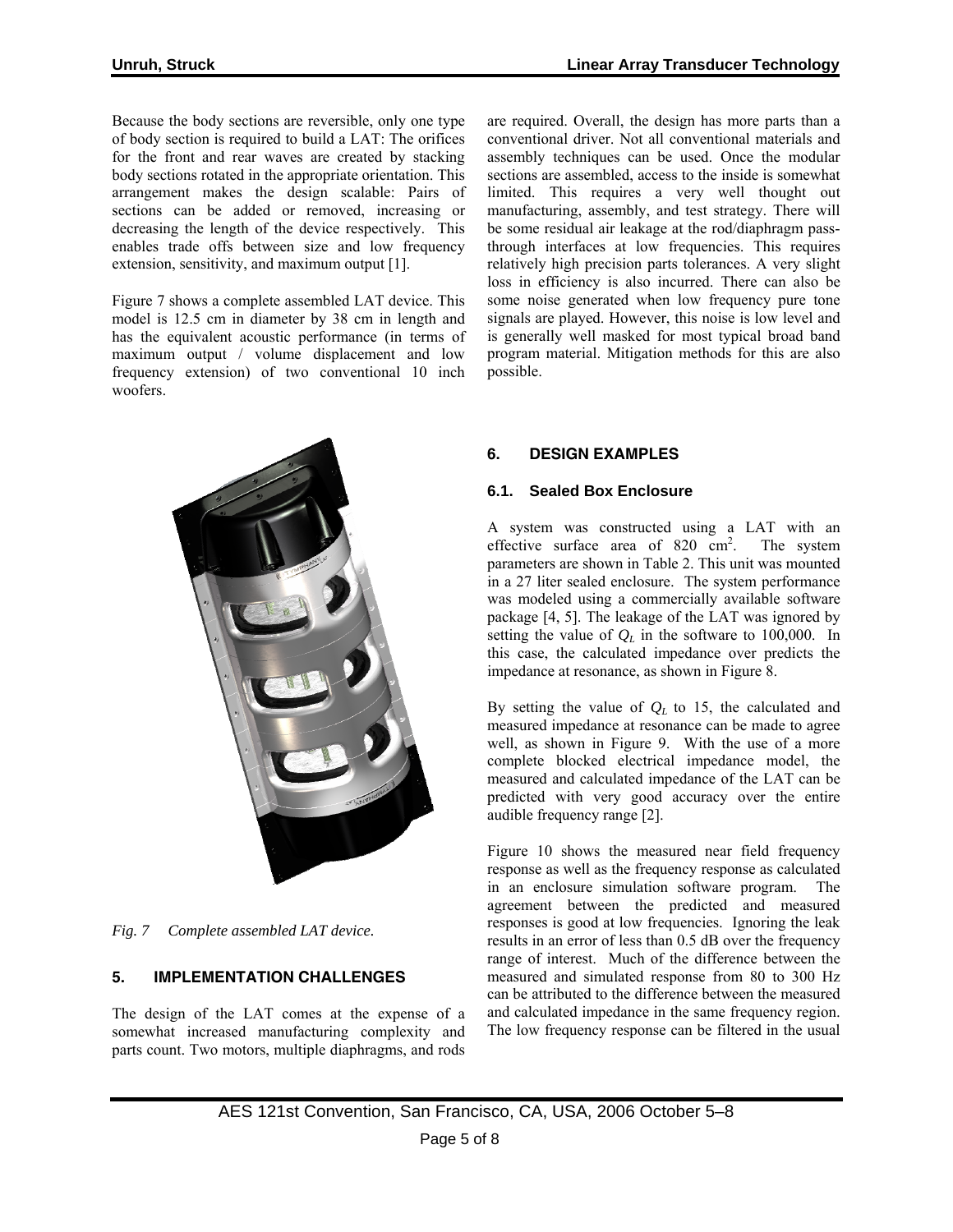manner using passive, active, or digital crossover networks.



*Fig. 8 Measured and calculated LAT impedance in a 27 liter sealed enclosure. Leakage term, QL , is ignored in the calculation.*





*Fig. 9 Measured and calculated LAT impedance in a 27 liter sealed enclosure with leakage term, QL accounted for in the calculation.*



LAT Frequency Response, in 28 Liter Box

*Fig. 10 Measured and calculated frequency response for the LAT mounted in a 27 liter sealed enclosure.*

| Driver Resonance      | $f_S$    | 29.6 | Hz.             |
|-----------------------|----------|------|-----------------|
| Diaphragm Area        | $S_D$    | 820  | cm <sup>2</sup> |
| Equivalent Volume     | $V_{AS}$ | 57.6 | liters          |
| Lower Cut Off         | $f_3$    | 43   | Hz              |
| Total System Q factor | $O_T$    | 1.02 |                 |

*Table 2 Sealed enclosure system performance.*

# **6.2. Band-Pass Enclosure**

A second system was constructed using a LAT with an effective surface area of  $525 \text{ cm}^2$ . The system parameters are shown in Table 3. The LAT was mounted in a band-pass enclosure where the volume of the sealed portion of the enclosure was 14 liters and the vented side was 15 liters. The system performance was modeled using a commercially available software package [5, 6]. The leakage of the LAT was ignored by setting the value of *QL12* in the software to 100,000. In this case, the calculated impedance over predicts the impedance at the resonances, as shown in Figure 11.

 By setting the value of *QL12* to 17, the calculated and measured impedance at resonance can be made to agree well, as shown in Figure 12.

Figure 13 shows the measured near field frequency response as well as the frequency response as calculated in an enclosure simulation software program. The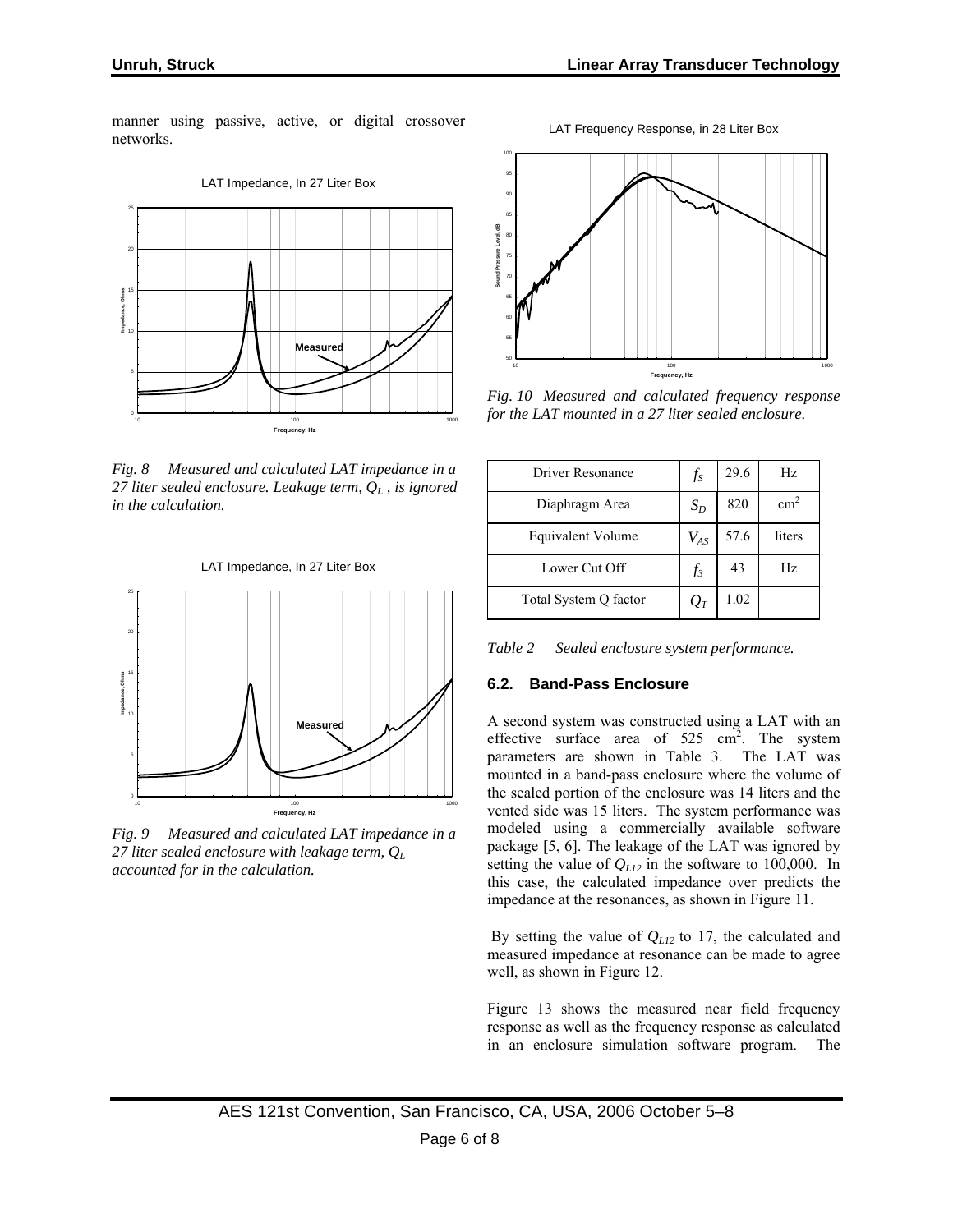agreement between the predicted and measured responses is good at low frequencies. Ignoring the leak results in an error of less than 0.7 dB over the frequency range of interest. Again, the low frequency response can be filtered in the usual manner using passive, active, or digital crossover networks.



*Fig. 11 Measured and calculated LAT impedance in a band-pass enclosure. Leakage term, QL12 , is ignored in the calculation.*



*Fig. 12 Measured and calculated LAT Impedance in a band-pass enclosure with leakage term, QL12, is accounted for in the calculation.* 

LAT Frequency Response, in Bandpass Enclosure



*Fig. 13 Measured and calculated frequency response for the LAT mounted in a band-pass enclosure.*

| Driver Resonance         | $f_S$    | 29.6 | Hz            |
|--------------------------|----------|------|---------------|
| Diaphragm Area           | $S_D$    | 525  | $\text{cm}^2$ |
| <b>Equivalent Volume</b> | $V_{AS}$ | 60   | liters        |
| Lower Cut Off            | $f_{3L}$ | 33   | Hz            |
| Upper Cut Off            | $f_{3H}$ | 125  | Hz.           |

*Table 3 Band-pass enclosure system performance.* 

# **7. CONCLUSION**

The design, operating principles, construction, and performance of the Linear Array Transducer have been presented. This transducer has a compact size and depth, and sleek form factor that enable it to be incorporated into consumer products where a conventional woofer will not fit. The LAT has a design that is both scalable and flexible which provides the ability to directly trade off length and diameter for performance in terms of maximum output (volume displacement), sensitivity, and low frequency extension. A key feature of this design is that it is essentially free of mechanical vibration. This can be critical in automotive applications or in products such as computers, televisions, portable music player docking stations, or any other device where electronics or moving parts are susceptible to damage from vibration. The device presents the same electrical load to an amplifier as a conventional driver